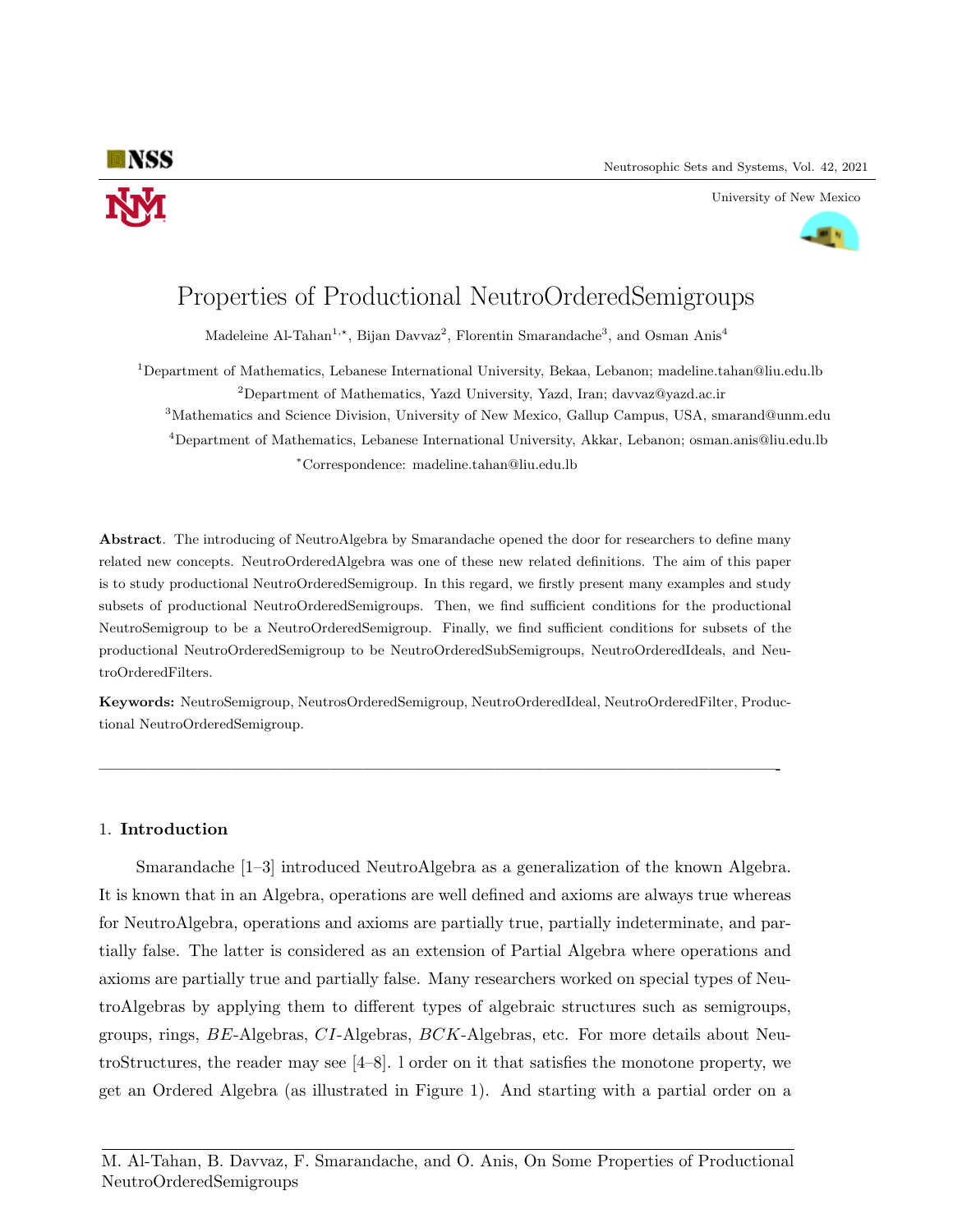Figure 1. Ordered Algebra



NeutroAlgebra, we get a NeutroStructure. The latter if it satisfies the conditions of Neutro-Order, it becomes a NeutroOrderedAlgebra (as illustrated in Figure 2). In [9], the authors

Figure 2. NeutroOrderedAlgebra



defined NeutroOrderedAlgebra and applied it to semigroups by studying NeutroOrderedSemigroups and their subsets such as NeutrosOrderedSubSemigroups, NeutroOrderedIdeals, and NeutroOrderedFilters.

Our paper is concerned about Cartesian product of NeutroOrderedSemigroups and the remainder part of it is as follows: In Section 2, we present some definitions and examples related to NeutroOrderedSemigroups. In Section 3, we define productional NeutroOrderedSemigroup and find sufficient conditions for the Cartesian product of NeutroSemigroups and semigroups to be NeutroOrderedSemigroups. Finally in Section 4, we find sufficient conditions for subsets of the productional NeutroOrderedSemigroup to be NeutroOrderedSubSemigroups, Neutro-OrderedIdeals, and NeutroOrderedFilters.

### 2. NeutroOrderedSemigroups

In this section, we present some definitions and examples about NeutroOrderedSemigroups, introduced and studied by the authors in [9], that are used throughout the paper.

**Definition 2.1.** [10] Let  $(S, \cdot)$  be a semigroup ("." is an associative and a binary closed operation) and " $\leq$ " a partial order on S. Then  $(S, \cdot, \leq)$  is an *ordered semigroup* if for every  $x \leq y \in S$ ,  $z \cdot x \leq z \cdot y$  and  $x \cdot z \leq y \cdot z$  for all  $z \in S$ .

M. Al-Tahan, B. Davvaz, F. Smarandache, and O. Anis, On Some Properties of Productional NeutroOrderedSemigroups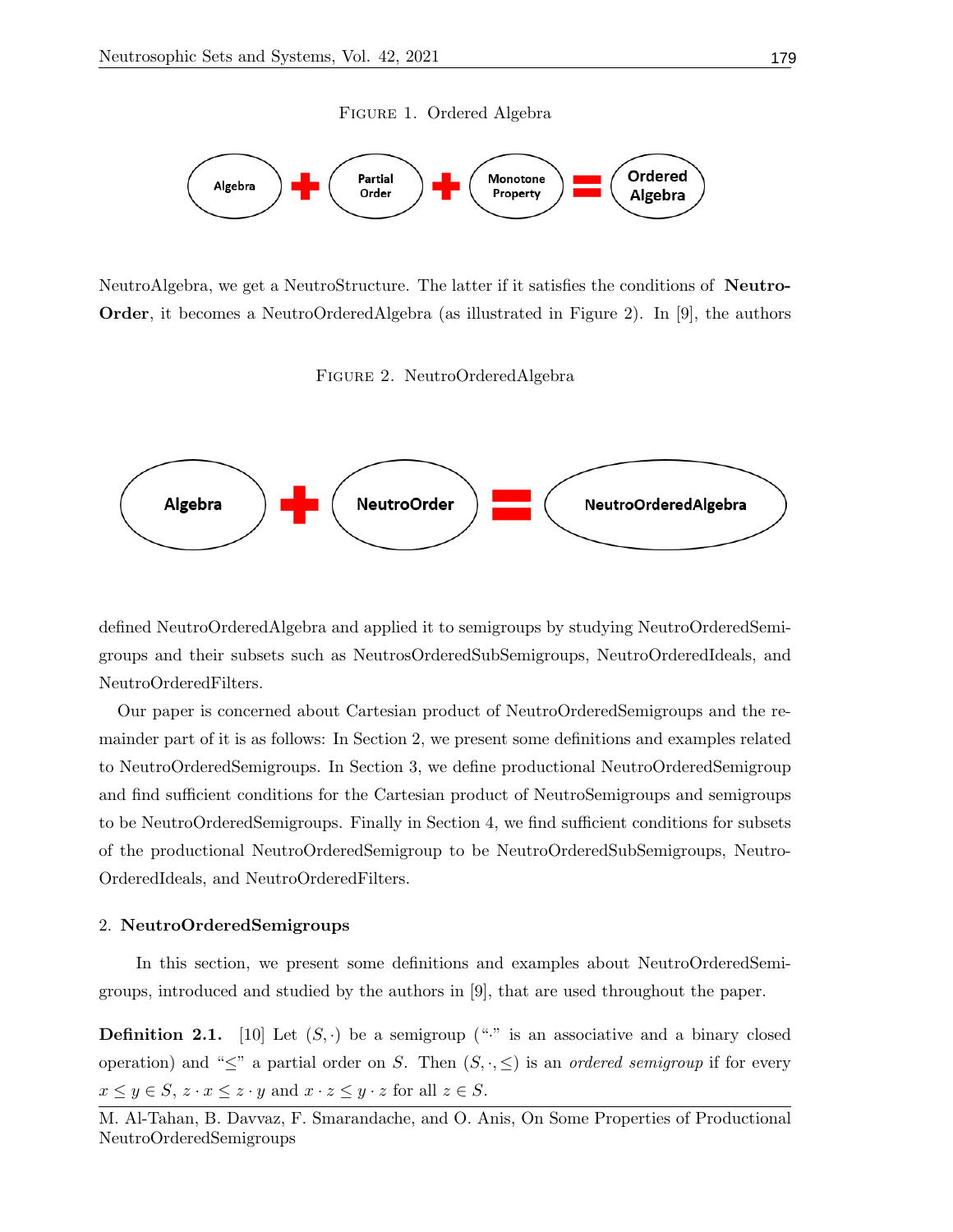**Definition 2.2.** [10] Let  $(S, \cdot, \leq)$  be an ordered semigroup and  $\emptyset \neq M \subseteq S$ . Then

- (1) M is an ordered subsemigroup of S if  $(M, \cdot, \leq)$  is an ordered semigroup and  $(x) \subseteq M$ for all  $x \in M$ . i.e., if  $y \leq x$  then  $y \in M$ .
- (2) M is an ordered left ideal of S if M is an ordered subsemigroup of S and for all  $x \in M$ ,  $r \in S$ , we have  $rx \in M$ .
- (3) M is an ordered right ideal of S if M is an ordered subsemigroup of S and for all  $x \in M$ ,  $r \in S$ , we have  $xr \in M$ .
- (4) M is an ordered ideal of S if M is both: an ordered left ideal of S and an ordered right ideal of S.
- (5) M is an ordered filter of S if  $(M, \cdot)$  is a semigroup and for all  $x, y \in S$  with  $x \cdot y \in M$ , we have  $x, y \in M$  and  $[y] \subseteq M$  for all  $y \in M$ . i.e., if  $y \in M$  with  $y \leq x$  then  $x \in M$ .

For more details about semigroup theory and ordered algebraic structures, we refer to [10, 11].

**Definition 2.3.** [2] Let A be any non-empty set and "." be an operation on A. Then "." is called a NeutroOperation on A if the following conditions hold.

- (1) There exist  $x, y \in A$  with  $x \cdot y \in A$ . (This condition is called degree of truth, "T".)
- (2) There exist  $x, y \in A$  with  $x \cdot y \notin A$ . (This condition is called degree of falsity, "F".)
- (3) There exist  $x, y \in A$  with  $x \cdot y$  is indeterminate in A. (This condition is called degree of indeterminacy, "I".)

Where  $(T, I, F)$  is different from  $(1, 0, 0)$  that represents the classical binary closed operation, and from  $(0, 0, 1)$  that represents the AntiOperation.

**Definition 2.4.** [2] Let A be any non-empty set and "." be an operation on A. Then "." is called a *NeutroAssociative* on A if there exist  $x, y, z, a, b, c, e, f, g \in A$  satisfying the following conditions.

- (1)  $x \cdot (y \cdot z) = (x \cdot y) \cdot z$ ; (This condition is called degree of truth, "T".)
- (2)  $a \cdot (b \cdot c) \neq (a \cdot b) \cdot c$ ; (This condition is called degree of falsity, "F".)
- (3)  $e \cdot (f \cdot g)$  is indeterminate or  $(e \cdot f) \cdot g$  is indeterminate or we can not find if  $e \cdot (f \cdot g)$ and  $(e \cdot f) \cdot g$  are equal. (This condition is called degree of indeterminacy, "T".)

Where  $(T, I, F)$  is different from  $(1, 0, 0)$  that represents the classical associative axiom, and from  $(0, 0, 1)$  that represents the AntiAssociativeAxiom.

**Definition 2.5.** [2] Let A be any non-empty set and "." be an operation on A. Then  $(A, \cdot)$ is called a NeutroSemigroup if "·" is either a NeutroOperation or NeutroAssociative.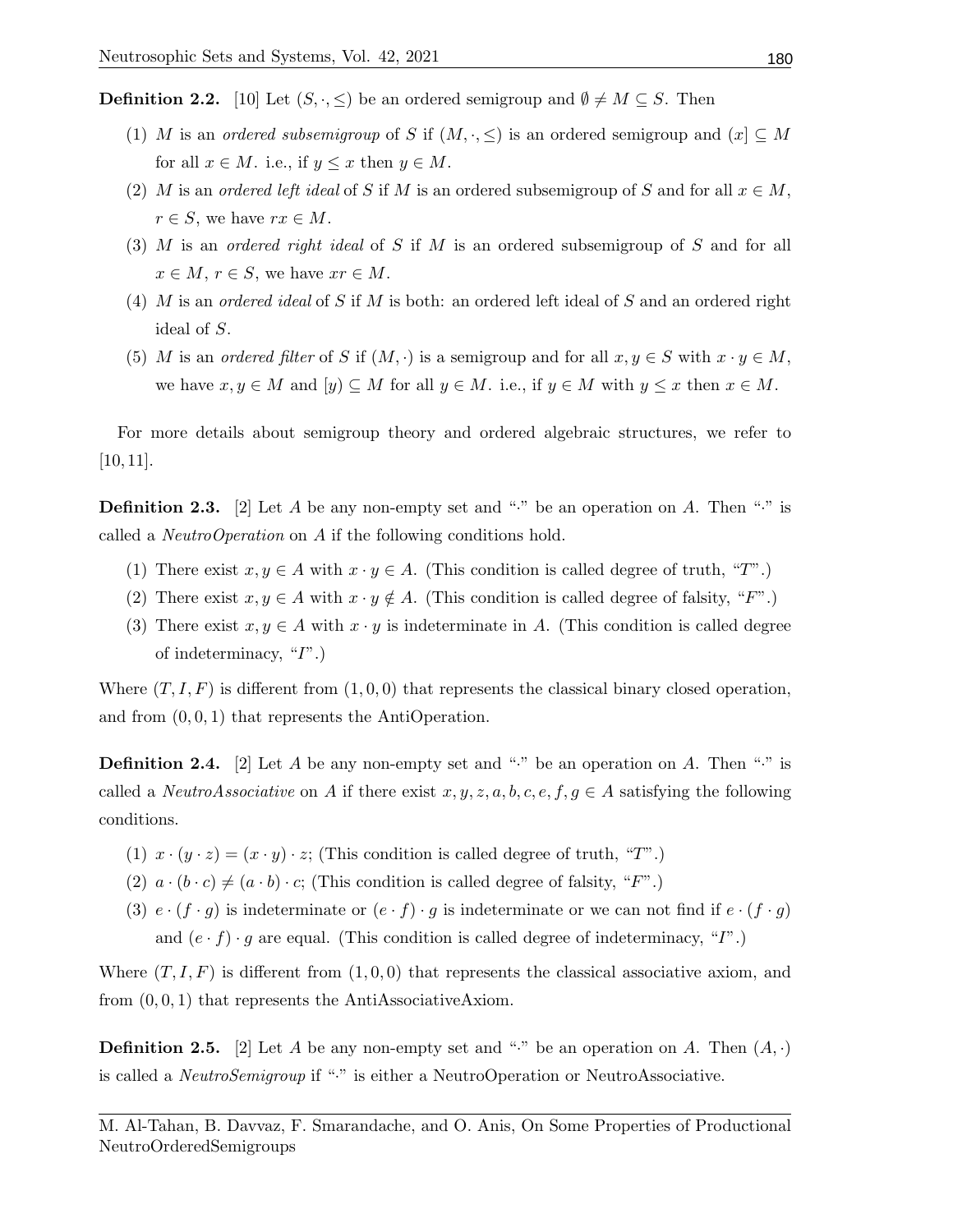**Definition 2.6.** [9] Let  $(S, \cdot)$  be a NeutroSemigroup and " $\leq$ " be a partial order (reflexive, antisymmetric, and transitive) on S. Then  $(S, \cdot, \leq)$  is a *NeutroOrderedSemigroup* if the following conditions hold.

- (1) There exist  $x \leq y \in S$  with  $x \neq y$  such that  $z \cdot x \leq z \cdot y$  and  $x \cdot z \leq y \cdot z$  for all  $z \in S$ . (This condition is called degree of truth, "T".)
- (2) There exist  $x \leq y \in S$  and  $z \in S$  such that  $z \cdot x \nleq z \cdot y$  or  $x \cdot z \nleq y \cdot z$ . (This condition is called degree of falsity,  $"F"$ .)
- (3) There exist  $x \leq y \in S$  and  $z \in S$  such that  $z \cdot x$  or  $z \cdot y$  or  $x \cdot z$  or  $y \cdot z$  are indeterminate, or the relation between  $z \cdot x$  and  $z \cdot y$ , or the relation between  $x \cdot z$  and  $y \cdot z$  are indeterminate. (This condition is called degree of indeterminacy, "I".)

Where  $(T, I, F)$  is different from  $(1, 0, 0)$  that represents the classical Ordered Semigroup, and from (0, 0, 1) that represents the AntiOrderedSemigroup.

**Definition 2.7.** [9] Let  $(S, \cdot, \leq)$  be a NeutroOrderedSemigroup . If " $\leq$ " is a total order on A then A is called NeutroTotalOrderedSemigroup.

**Example 2.8.** [9] Let  $S_1 = \{s, a, m\}$  and  $(S_1, \cdot_1)$  be defined by the following table.

| ۰1      | S     | $\boldsymbol{a}$ | $\,m$ |
|---------|-------|------------------|-------|
| S       | S     | $\,m$            | S     |
| $\it a$ | $\,m$ | $\boldsymbol{a}$ | $m\,$ |
| $\,m$   | $\,m$ | $\,m$            | $m\,$ |

By defining the total order

$$
\leq_1=\{(m,m),(m,s),(m,a),(s,s),(s,a),(a,a)\}
$$

on  $S_1$ , we get that  $(S_1, \cdot_1, \leq_1)$  is a NeutroTotalOrderedSemigroup.

**Example 2.9.** Let  $S_2 = \{0, 1, 2, 3\}$  and  $(S_2, \frac{1}{2})$  be defined by the following table.

| $\cdot \frac{7}{2}$ | $\Omega$       | 1        | $\overline{2}$ | 3                           |
|---------------------|----------------|----------|----------------|-----------------------------|
| 0                   | $\overline{0}$ | $\theta$ | $\theta$       | 0                           |
| 1                   | 0              |          | 1              |                             |
| $\overline{2}$      | 0              |          | 3              | $\overline{2}$              |
| २                   |                |          | 3              | $\mathcal{D}_{\mathcal{L}}$ |

By defining the partial order

$$
\leq_2'=\{(0,0),(0,1),(0,2),(1,1),(2,2),(3,3)\}
$$

on  $S_2$ , we get that  $(S_2, \frac{1}{2}, \leq_2')$  is a NeutroOrderedSemigroup.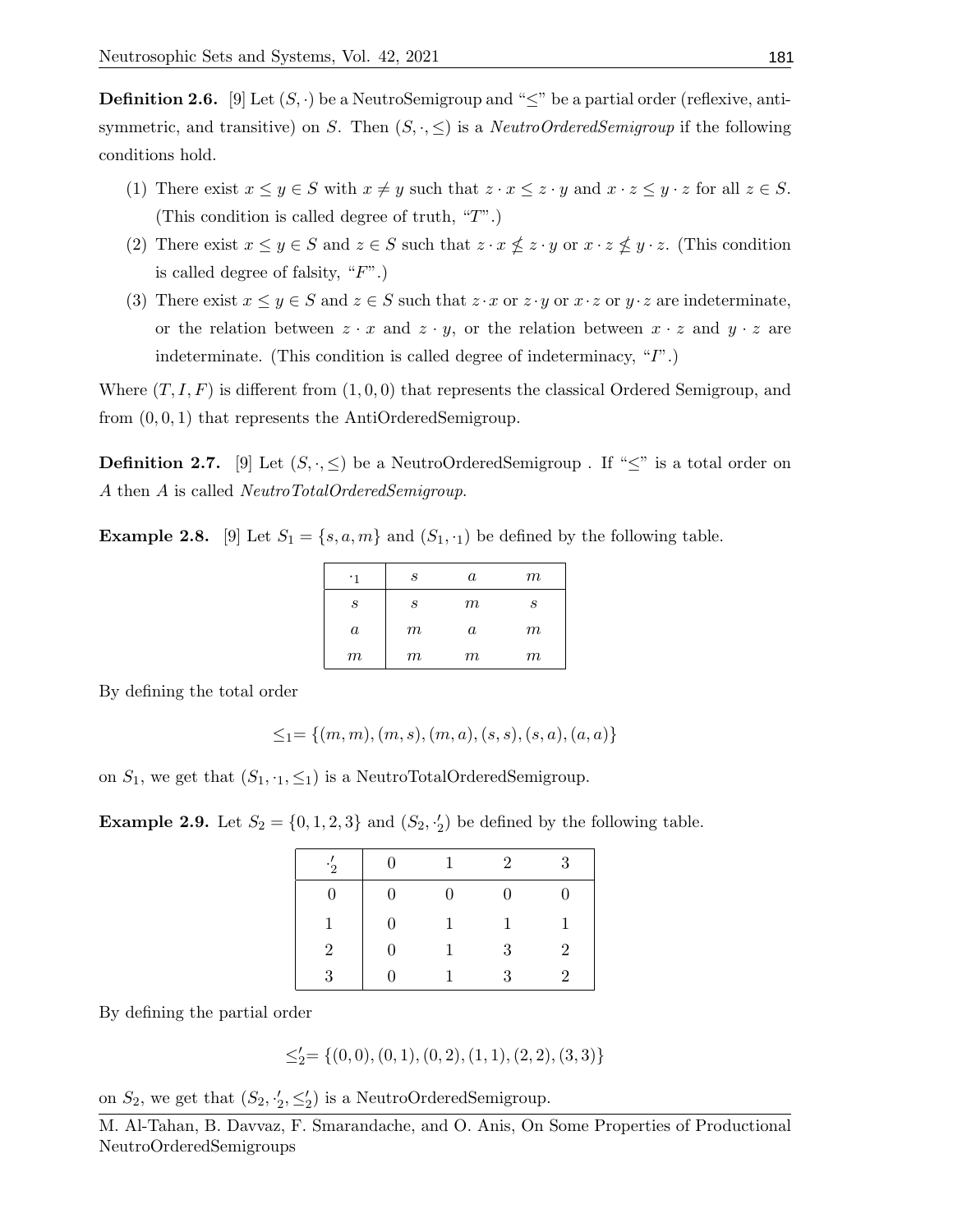| .3             | $\Omega$       | 1              | $\overline{2}$ | 3 |   |
|----------------|----------------|----------------|----------------|---|---|
| $\overline{0}$ | $\overline{0}$ | $\overline{0}$ | $\overline{0}$ | 3 |   |
| 1              | $\Omega$       | 1              | $\overline{2}$ | 1 | 1 |
| 2              |                |                | $\overline{2}$ | 3 | 3 |
| 3              | $\theta$       |                | $\overline{2}$ | 3 | 3 |
|                |                | ∩              | O              |   |   |

**Example 2.10.** [9] Let  $S_3 = \{0, 1, 2, 3, 4\}$  and  $(S_3, \cdot_3)$  be defined by the following table.

By defining the partial order

$$
\leq_3=\{(0,0),(0,1),(0,3),(0,4),(1,1),(1,3),(1,4),(2,2),(3,3),(3,4),(4,4)\}
$$

on  $S_3$ , we get that  $(S_3, \cdot_3, \leq_3)$  is a NeutroOrderedSemigroup.

**Example 2.11.** Let  $\mathbb{Z}$  be the set of integers and define " $\star$ " on  $\mathbb{Z}$  as follows:  $x \star y = xy - 2$ for all  $x, y \in \mathbb{Z}$ . We define the partial order " $\leq x$ " on  $\mathbb{Z}$  as  $-2 \leq x$  for all  $x \in \mathbb{Z}$  and for  $a, b \ge -2, a \le \star b$  is equivalent to  $a \le b$  and for  $a, b < -2, a \le \star b$  is equivalent to  $a \ge b$ . In this way, we get  $-2 \leq_{\star} -1 \leq_{\star} 0 \leq_{\star} 1 \leq_{\star} \ldots$  and  $-2 \leq_{\star} -3 \leq_{\star} -4 \leq_{\star} \ldots$  Then  $(\mathbb{Z}, \star, \leq_{\star})$  is a NeutroOrderedSemigroup.

**Definition 2.12.** [9] Let  $(S, \cdot, \leq)$  be a NeutroOrderedSemigroup and  $\emptyset \neq M \subseteq S$ . Then

- (1) M is a NeutroOrderedSubSemigroup of S if  $(M, \cdot, \leq)$  is a NeutroOrderedSemigroup and there exist  $x \in M$  with  $(x] = \{y \in S : y \leq x\} \subseteq M$ .
- (2) M is a NeutroOrderedLeftIdeal of S if M is a NeutroOrderedSubSemigroup of S and there exists  $x \in M$  such that  $r \cdot x \in M$  for all  $r \in S$ .
- (3) M is a NeutroOrderedRightIdeal of S if M is a NeutroOrderedSubSemigroup of S and there exists  $x \in M$  such that  $x \cdot r \in M$  for all  $r \in S$
- (4) M is a NeutroOrderedIdeal of S if M is a NeutroOrderedSubSemigroup of S and there exists  $x \in M$  such that  $r \cdot x \in M$  and  $x \cdot r \in M$  for all  $r \in S$ .
- (5) M is a NeutroOrderedFilter of S if  $(M, \cdot, \leq)$  is a NeutroOrderedSemigroup and there exists  $x \in S$  such that for all  $y, z \in S$  with  $x \cdot y \in M$  and  $z \cdot x \in M$ , we have  $y, z \in M$ and there exists  $y \in M$   $[y] = \{x \in S : y \leq x\} \subseteq M$ .

**Definition 2.13.** [9] Let  $(A, \star, \leq_A)$  and  $(B, \otimes, \leq_B)$  be NeutroOrderedSemigroups and  $\phi$ :  $A \rightarrow B$  be a function. Then

- (1)  $\phi$  is called NeutroOrderedHomomorphism if  $\phi(x \star y) = \phi(x) \circledast \phi(y)$  for some  $x, y \in A$ and there exist  $a \leq_A b \in A$  with  $a \neq b$  such that  $\phi(a) \leq_B \phi(b)$ .
- (2)  $\phi$  is called *NeutroOrderedIsomomorphism* if  $\phi$  is a bijective NeutroOrderedHomomorphism.

M. Al-Tahan, B. Davvaz, F. Smarandache, and O. Anis, On Some Properties of Productional NeutroOrderedSemigroups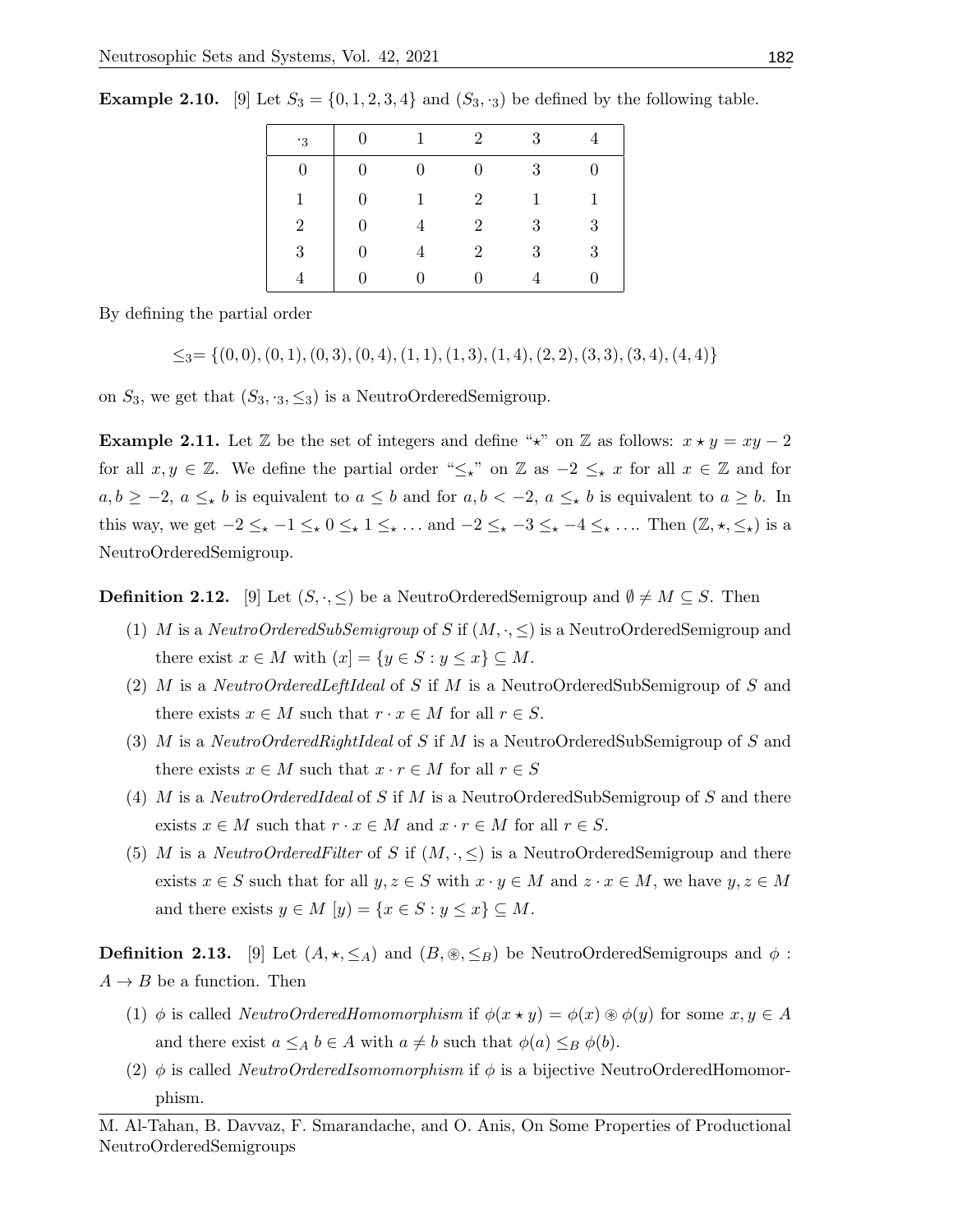- (3)  $\phi$  is called *NeutroOrderedStrongHomomorphism* if  $\phi(x \star y) = \phi(x) \circledast \phi(y)$  for all  $x, y \in A$ and  $a \leq_A b \in A$  is equivalent to  $\phi(a) \leq_B \phi(b) \in B$ .
- (4) φ is called NeutroOrderedStrongIsomomorphism if  $\phi$  is a bijective NeutroOrdered-StrongHomomorphism.

**Example 2.14.** Let  $(S_3, S_3, \leq_S)$  be the NeutroOrderedSemigroup presented in Example 2.10. Then  $I = \{0, 1, 2\}$  is both: a NeutroOrderedLefttIdeal and a NeutroOrderedRightIdeal of  $S_3$ .

**Example 2.15.** Let  $(\mathbb{Z}, \star, \leq_{\star})$  be the NeutroOrderedSemigroup presented in Example 2.11. Then  $I = \{-2, -1, 0, 1, -2, -3, -4, ...\}$  is a NeutroOrderedIdeal of  $\mathbb{Z}$ .

**Example 2.16.** Let  $(\mathbb{Z}, \star, \leq_{\star})$  be the NeutroOrderedSemigroup presented in Example 2.11. Then  $F = \{-2, -1, 0, 1, 2, 3, 4, \ldots\}$  is a NeutroOrderedFilter of  $\mathbb{Z}$ .

#### 3. Productional NeutroOrderedSemigroups

Let  $(A_\alpha, \leq_\alpha)$  be a partial ordered set for all  $\alpha \in \Gamma$ . We define " $\leq$ " on  $\prod_{\alpha \in \Gamma} A_\alpha$  as follows: For all  $(x_{\alpha}), (y_{\alpha}) \in \prod_{\alpha \in \Gamma} A_{\alpha},$ 

$$
(x_{\alpha}) \leq (y_{\alpha}) \Longleftrightarrow x_{\alpha} \leq_{\alpha} y_{\alpha} \text{ for all } \alpha \in \Gamma.
$$

One can easily see that  $(\prod_{\alpha \in \Gamma} A_{\alpha}, \leq)$  is a partial ordered set.

Let  $A_{\alpha}$  be any non-empty set for all  $\alpha \in \Gamma$  and " $\alpha$ " be an operation on  $A_{\alpha}$ . We define "." on  $\prod_{\alpha \in \Gamma} A_{\alpha}$  as follows: For all  $(x_{\alpha}), (y_{\alpha}) \in \prod_{\alpha \in \Gamma} A_{\alpha}, (x_{\alpha}) \cdot (y_{\alpha}) = (x_{\alpha} \cdot_{\alpha} y_{\alpha}).$ 

## Throughout the paper, we write NOS instead of NeutroOrderedSemigroup.

**Theorem 3.1.** Let  $(G_1, \leq_1), (G_2, \leq_2)$  be partially ordered sets with operations  $\cdot_1, \cdot_2$  respectively. Then  $(G_1 \times G_2, \cdot, \leq)$  is an NOS if one of the following statements is true.

- (1)  $G_1$  and  $G_2$  are NeutroSemigroups with at least one of them is an NOS.
- (2) One of  $G_1, G_2$  is an NOS and the other is a semigroup.

*Proof.* Without loss of generality, let  $G_1$  be an NOS. We prove 1. and 2. is done similarly. We have three cases for " $\cdot_1$ " and " $\cdot_2$ ": Case " $\cdot_1$ " is a NeutroOperation, Case " $\cdot_2$ " is a NeutroOperation, and Case " $\cdot_1$ " and " $\cdot_2$ " are NeutroAssociative.

**Case "** $\cdot_1$ " is a NeutroOperation. There exist  $x_1, y_1, a_1, b_1 \in G_1$  such that  $x_1 \cdot_1 y_1 \in G_1$ and  $a_1 \cdot_1 b_1 \notin G_1$  or  $x_1 \cdot_1 y_1$  is indeterminate in  $G_1$ . Since  $G_2$  is a NeutroSemigroup, it follows that there exist  $x_2, y_2 \in G_2 \neq \emptyset$  such that  $x_2 \cdot_2 y_2 \in G_2$  or  $x_2 \cdot_2 y_2$  is indeterminate in  $G_2$  (If no such elements exist then  $G_2$  will be an AntiSemigroup.). Then  $(x_1, x_2) \cdot (y_1, y_2) \in G_1 \times G_2$ and  $(a_1, x_2) \cdot (b_1, y_2) \notin G_1 \times G_2$  or  $(x_1, x_2) \cdot (y_1, y_2)$  is indeterminate in  $G_1 \times G_2$ . Thus "." is a NeutroOperation.

**Case "** $\cdot$ <sub>2</sub>" is a NeutroOperation. This case can be done in a similar way to Case " $\cdot$ <sub>1</sub>" is a

M. Al-Tahan, B. Davvaz, F. Smarandache, and O. Anis, On Some Properties of Productional NeutroOrderedSemigroups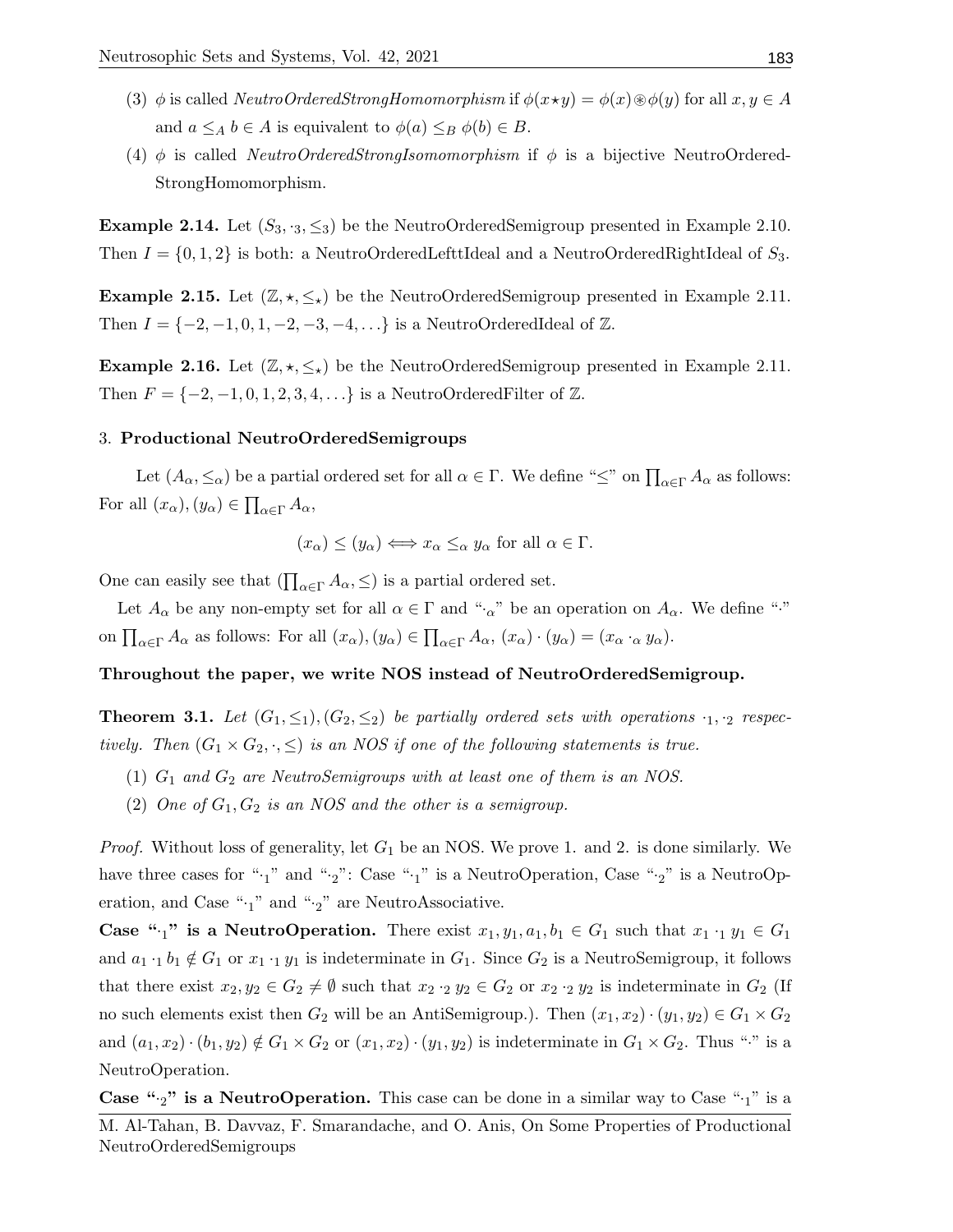NeutroOperation.

Case " $\cdot_1$ " and " $\cdot_2$ " are NeutroAssociative. There exist  $x_1, y_1, z_1, a_1, b_1, c_1 \in G_1$  and  $x_2, y_2, z_2, a_2, b_2, c_2 \in G_2$  such that

$$
x_1 \cdot_1 (y_1 \cdot_1 z_1) = (x_1 \cdot_1 y_1) \cdot_1 z_1 , a_1 \cdot_1 (b_1 \cdot_1 c_1) \neq (a_1 \cdot_1 b_1) \cdot_1 c_1,
$$

$$
x_2 \cdot_2 (y_2 \cdot_2 z_2) = (x_2 \cdot_2 y_2) \cdot_2 z_2
$$
, and  $a_2 \cdot_2 (b_2 \cdot_2 c_2) \neq (a_2 \cdot_2 b_2) \cdot_2 c_2$ .

The latter implies that

$$
(x_1, x_2) \cdot ((y_1, y_2) \cdot (z_1, z_2)) = ((x_1, x_2) \cdot (y_1, y_2)) \cdot (z_1, z_2)
$$

and

$$
(a_1, a_2) \cdot ((b_1, b_2) \cdot (c_1, c_2)) = ((a_1, a_2) \cdot (b_1, b_2)) \cdot (c_1, c_2).
$$

Thus, "." is NeutroAssociative.

Having " $\leq_1$ " a NeutroOrder on  $G_1$  implies that:

- (1) There exist  $x \leq_1 y \in G_1$  with  $x \neq y$  such that  $z \cdot_1 x \leq_1 z \cdot_1 y$  and  $x \cdot_1 z \leq_1 y \cdot_1 z$  for all  $z \in G_1$ .
- (2) There exist  $x \leq_1 y \in G_1$  and  $z \in G_1$  such that  $z \cdot_1 x \nleq z \cdot_1 y$  or  $x \cdot_1 z \nleq y \cdot_1 z$ .
- (3) There exist  $x \leq_1 y \in G_1$  and  $z \in G_1$  such that  $z \cdot_1 x$  or  $z \cdot_1 y$  or  $x \cdot_1 z$  or  $y \cdot_1 z$  are indeterminate, or the relation between  $z \cdot_1 x$  and  $z \cdot_1 y$ , or the relation between  $x \cdot_1 z$ and  $y \cdot_1 z$  are indeterminate.

Where  $(T, I, F)$  is different from  $(1, 0, 0)$  and from  $(0, 0, 1)$ .

Having  $b \leq_2 b$  for all  $b \in G_2$  implies that:

By (1), we get that there exist  $(x, b) \le (y, b) \in G_1 \times G_2$  with  $(x, b) \ne (y, b)$ . For all  $(z, a) \in$  $G_1 \times G_2$ , we have either  $a \cdot_2 b \in G_2$  or  $a \cdot_2 b \notin G_2$  or  $a \cdot_2 b$  is indeterminate in  $G_2$ . Similarly for  $b \cdot_2 a$ . The latter implies that  $(z, a) \cdot (x, b) \leq (z, a) \cdot (y, b)$  and  $(x, b) \cdot (z, a) \leq (y, b) \cdot (z, a)$ or  $(z, a) \cdot (x, b) \le (z, a) \cdot (y, b)$  is indeterminate in  $G_1 \times G_2$  or  $(x, b) \cdot (z, a) \le (y, b) \cdot (z, a)$  is indeterminate in  $G_1 \times G_2$ .

By (2), we get that there exist  $(x, b) \le (y, b) \in G_1 \times G_2$  and  $(z, a) \in G_1 \times G_2$  such that  $(z, a) \cdot (x, b) \nleq (z, a) \cdot (y, b)$  or  $(x, b) \cdot (z, a) \nleq (y, b) \cdot (z, a)$  or  $(z, a) \cdot (x, b) \leq (z, a) \cdot (y, b)$  is indeterminate in  $G_1 \times G_2$  or  $(x, b) \cdot (z, a) \le (y, b) \cdot (z, a)$  is indeterminate in  $G_1 \times G_2$ .

By (3), we get that there exist  $(x, b) \le (y, b) \in G_1 \times G_2$  and  $(z, a) \in G_1 \times G_2$  such that  $(z, a) \cdot (x, b) \leq (z, a) \cdot (y, b)$  is indeterminate in  $G_1 \times G_2$  or  $(x, b) \cdot (z, a) \leq (y, b) \cdot (z, a)$  is indeterminate in  $G_1 \times G_2$  or  $(z, a) \cdot (x, b)$  is indeterminate in  $G_1 \times G_2$  or  $(x, b) \cdot (z, a)$  is indeterminate in  $G_1 \times G_2$ . Therefore,  $(G_1 \times G_2, \cdot, \leq)$  is an NOS.

Theorem 3.1 implies that  $G_1 \times G_2$  is an NOS if either  $G_1, G_2$  are both NOS,  $G_1$  is an NOS and  $G_2$  is a NeutroSemigroup,  $G_1$  is an NOS and  $G_2$  is a semigroup (or odered semigroup),

M. Al-Tahan, B. Davvaz, F. Smarandache, and O. Anis, On Some Properties of Productional NeutroOrderedSemigroups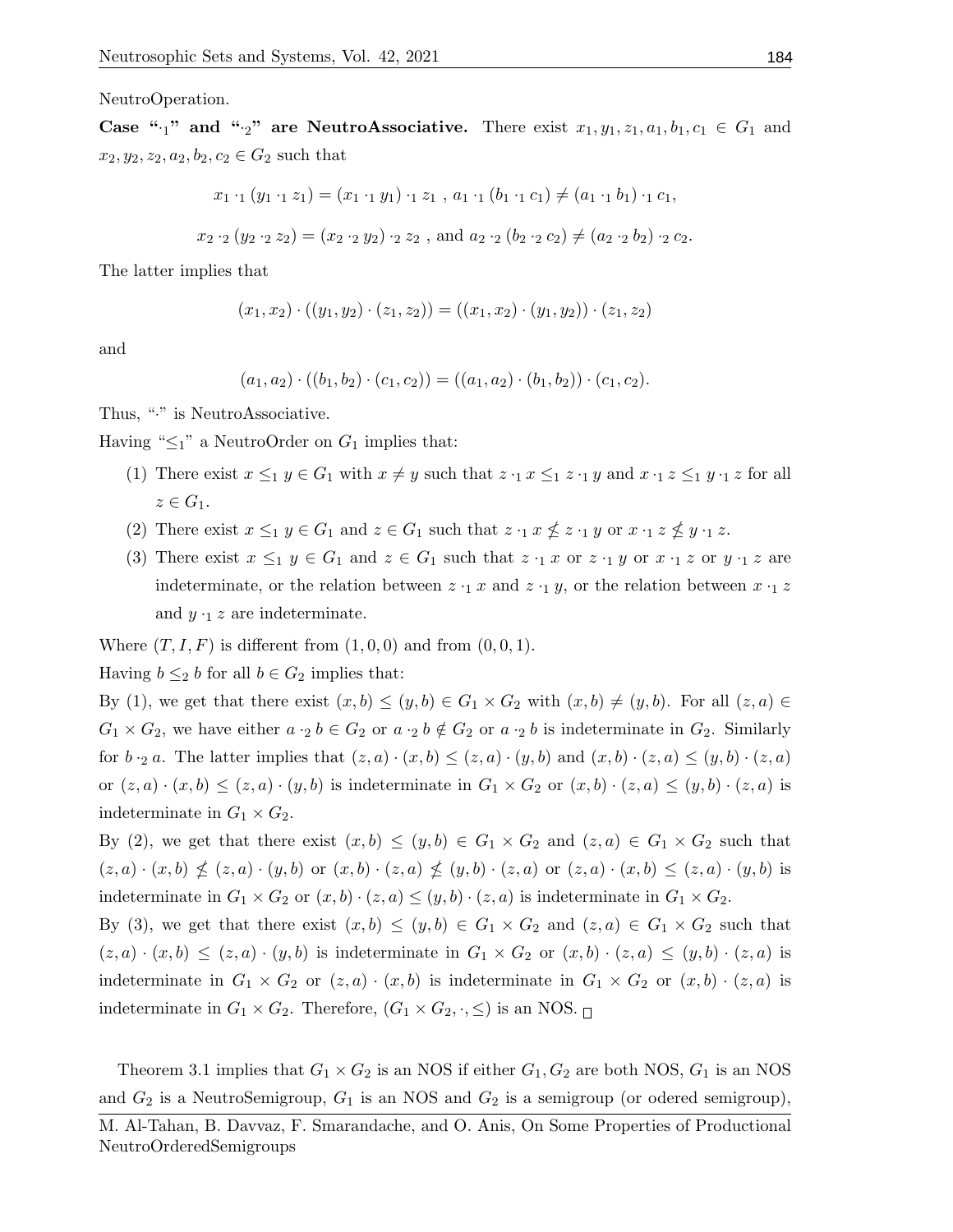$G_1$  is a NeutroSemigroup and  $G_2$  is an NOS, or  $G_1$  is a semigroup (or ordered semigroup) and  $G_2$  is an NOS.

We present a generalization of Theorem 3.1.

**Theorem 3.2.** Let  $(G_\alpha, \leq_\alpha)$  be a partially ordered set with operation " $\alpha$ " for all  $\alpha \in \Gamma$ . Then  $(\prod_{\alpha\in\Gamma}G_{\alpha},\cdot,\leq)$  is an NOS if there exist  $\alpha_0 \in \Gamma$  such that  $(G_{\alpha_0},\cdot_{\alpha_0},\leq_{\alpha_0})$  is an NOS and  $(G_{\alpha}, \cdot_{\alpha})$  is a semigroup or NeutroSemigroup for all  $\alpha \in \Gamma - \{\alpha_0\}.$ 

**Notation 1.** Let  $(G_\alpha, \le_\alpha)$  be a partially ordered set with operation " $\alpha$ " for all  $\alpha \in \Gamma$ . If  $\left(\prod_{\alpha \in \Gamma} G_{\alpha}, \cdot, \leq \right)$  is an NOS then we call it the **productional NOS**.

**Proposition 3.3.** Let  $(G_1, \cdot_1, \leq_1)$  and  $(G_2, \cdot_2, \leq_2)$  be NeutroTotalOrderedSemigroups with  $|G_1|, |G_2| \geq 2$ . Then  $(G_1 \times G_2, \cdot, \leq)$  is not a NeutroTotalOrderedSemigroup.

*Proof.* Since  $(G_1, \cdot_1, \leq_1)$  and  $(G_2, \cdot_2, \leq_2)$  are NeutroTotalOrderedSemigroups with  $|G_1| \geq 2$ and  $|G_2| \geq 2$ , it follows that there exist  $a \leq_1 b \in G_1$ ,  $c \leq_2 d \in G_2$  with  $a \neq b$  and  $c \neq d$ . One can easily see that  $(a,d) \nleq (b,c) \in G_1 \times G_2$  and  $(b,c) \nleq (a,d) \in G_1 \times G_2$ . Therefore,  $(G_1 \times G_2, \cdot, \leq)$  is not a NeutroTotalOrderedSemigroup.  $\Box$ 

**Corollary 3.4.** Let  $(G_{\alpha}, \cdot_{\alpha}, \leq_{\alpha})$  be NeutroTotalOrderedSemigroups for all  $\alpha \in \Gamma$  with  $|G_{\alpha_0}|, |G_{\alpha_1}| \geq 2$  for  $\alpha_0 \neq \alpha_1 \in \Gamma$ . Then  $(\prod_{\alpha \in \Gamma} G_{\alpha}, \cdot, \leq)$  is not a NeutroTotalOrderedSemigroup.

*Proof.* The proof follows from Proposition 3.3.  $\Box$ 

**Example 3.5.** Let  $S_1 = \{s, a, m\}$ ,  $(S_1, \cdot_1, \leq_1)$  be the NOS presented in Example 2.8, and " $\leq_1'$ " be the trivial order on  $S_1$ . Theorem 3.1 asserts that Cartesian product  $(S_1 \times S_1, \cdot, \leq)$ resulting from  $(S_1, \cdot_1, \leq_1)$  and  $(S_1, \cdot_1, \leq'_1)$  is an NOS of order 9.

**Example 3.6.** Let  $S_1 = \{s, a, m\}$ ,  $(S_1, \cdot_1, \leq_1)$  be the NOS presented in Example 2.8, and  $(\mathbb{R}, \cdot_s, \leq_u)$  be the semigroup of real numbers under standard multiplication and usual order. Theorem 3.1 asserts that Cartesian product  $(\mathbb{R} \times S_1, \cdot, \leq)$  is an NOS of infinite order.

**Example 3.7.** Let  $S_1 = \{s, a, m\}$  and  $(S_1, \cdot_1, \leq_1)$  be the NOS presented in Example 2.8. Theorem 3.2 asserts that  $(S_1 \times S_1 \times S_1, \cdot, \leq)$  is an NOS of order 27. Moreover, by means of Proposition 3.3,  $(S_1 \times S_1 \times S_1, \cdot, \leq)$  is not a NeutroTotalOrderedSemigroup.

**Example 3.8.** Let  $(\mathbb{Z}, \star, \leq_{\star})$  be the NOS presented in Example 2.11 and  $(\mathbb{Z}_n, \odot, \leq_t)$  be the semigroup under standard multiplication of integers modulo n and " $\leq_t$ " is defined as follows. For all  $\overline{x}, \overline{y} \in \mathbb{Z}_n$  with  $0 \leq x, y \leq n-1$ ,

$$
\overline{x} \leq_t \overline{y} \Longleftrightarrow x \leq y \in \mathbb{Z}.
$$

M. Al-Tahan, B. Davvaz, F. Smarandache, and O. Anis, On Some Properties of Productional NeutroOrderedSemigroups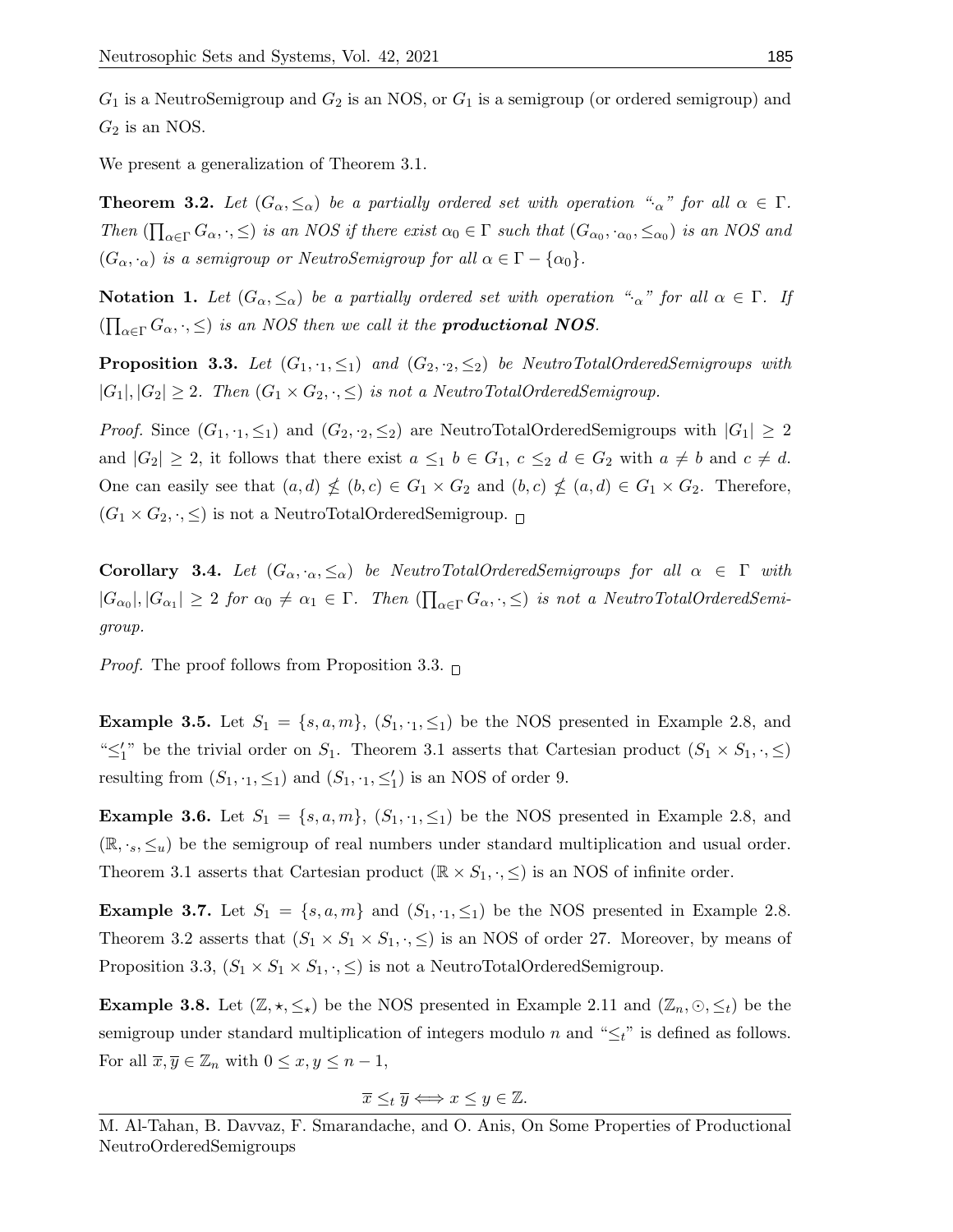Then  $(\mathbb{Z}_n \times \mathbb{Z}, \cdot, \leq)$  is an NOS.

**Proposition 3.9.** Let  $(G_\alpha, \leq_\alpha)$  be a partially ordered set with operation " $\alpha$ " for all  $\alpha \in \Gamma$ and  $(G_{\alpha_0}, \cdot_{\alpha_0}, \leq_{\alpha_0})$  be an NOS for some  $\alpha_0 \in \Gamma$ . Then  $\phi : (\prod_{\alpha \in \Gamma} G_{\alpha}, \cdot, \leq) \to G_{\alpha_0}$  with  $\phi((x_{\alpha}))=x_{\alpha_0}$  is a NeutroOrderedHomomorphism.

*Proof.* The proof is straightforward.  $\Box$ 

**Remark 3.10.** If  $|\Gamma| \geq 2$  and there exist  $\alpha \neq \alpha_0 \in \Gamma$  with  $|G_{\alpha}| \geq 2$  then the NeutroOrdered-Homomorphism  $\phi$  in Proposition 3.9 is not a NeutroOrderedIsomorphism.

**Remark 3.11.** If  $|\Gamma| \geq 2$  and there exist  $\alpha \neq \alpha_0 \in \Gamma$  with  $|G_{\alpha}| \geq 2$  then  $G_{\alpha_0} \ncong_s \prod_{\alpha \in \Gamma} G_{\alpha}$ . This is clear as there exist no bijective function from  $G_{\alpha_0}$  to  $\prod_{\alpha \in \Gamma} G_{\alpha}$ .

Proposition 3.12. There are infinite non-isomorphic NOS.

*Proof.* Let  $(G, \cdot_G, \leq_G)$  be an NOS with  $|G| \geq 2$ ,  $\Gamma \subseteq \mathbb{R}$ , and  $|\Gamma| \geq 2$ . Theorem 3.2 asserts that  $(\prod_{\alpha \in \Gamma} G,\cdot,\leq)$  is an NOS for every  $\Gamma \subseteq \mathbb{R}$ . For all  $\Gamma_1, \Gamma_2 \subseteq \mathbb{R}$  with  $|\Gamma_1| \neq |\Gamma_2|$ , Remark 3.11 asserts that  $\prod_{\alpha \in \Gamma_1} G \ncong_s \prod_{\alpha \in \Gamma_2} G$ . Therefore, there are infinite non-isomorphic NOS.

**Example 3.13.** Let  $(\mathbb{Z}, \star, \leq_{\star})$  be the NOS presented in Example 2.11. Then for every  $n \in \mathbb{N}$ , we have  $(\prod_{i=1}^n \mathbb{Z}, \cdot, \leq)$  is an NOS. Moreover, we have infinite such non-isomorphic NOS.

**Theorem 3.14.** Let  $(G_{\alpha}, \cdot_{\alpha}, \leq_{\alpha})$  and  $(G'_{\alpha}, \cdot'_{\alpha}, \leq'_{\alpha})$  be NOS for all  $\alpha \in \Gamma$ . Then the following statements hold.

- (1) If there is a NeutroOrderedHomomorphism from  $G_{\alpha}$  to  $G'_{\alpha}$  for all  $\alpha \in \Gamma$  then there is a NeutroOrderedHomomorphism from  $(\prod_{\alpha \in \Gamma} G_{\alpha}, \cdot, \leq)$  to  $(\prod_{\alpha \in \Gamma} G'_{\alpha}, \cdot', \leq')$ .
- (2) If there is a NeutroOrderedStrongHomomorphism from  $G_{\alpha}$  to  $G'_{\alpha}$  for all  $\alpha \in$  $\Gamma$  then there is a NeutroOrderedStrongHomomorphism from  $(\prod_{\alpha\in \Gamma}G_{\alpha},\cdot,\leq)$  to  $(\prod_{\alpha \in \Gamma} G'_{\alpha}, \cdot', \leq').$
- (3) If  $G_{\alpha} \cong G'_{\alpha}$  for all  $\alpha \in \Gamma$  then  $(\prod_{\alpha \in \Gamma} G_{\alpha}, \cdot, \leq) \cong (\prod_{\alpha \in \Gamma} G'_{\alpha}, \cdot', \leq').$
- (4) If  $G_{\alpha} \cong_{s} G'_{\alpha}$  for all  $\alpha \in \Gamma$  then  $(\prod_{\alpha \in \Gamma} G_{\alpha}, \cdot, \leq) \cong_{s} (\prod_{\alpha \in \Gamma} G'_{\alpha}, \cdot', \leq').$

*Proof.* We prove 1. and the proof of 2., 3., and 4. are done similarly. Let  $\phi_{\alpha}: G_{\alpha} \to G_{\alpha}'$ be a NeutroOrderedHomomorphism and define  $\phi : \prod_{\alpha \in \Gamma} G_{\alpha} \to \prod_{\alpha \in \Gamma} G_{\alpha}'$  as follows: For all  $(x_{\alpha}) \in \prod_{\alpha \in \Gamma} G_{\alpha},$ 

$$
\phi((x_{\alpha})) = (\phi_{\alpha}(x_{\alpha})).
$$

one can easily see that  $\phi$  is a NeutroOrderedHomomorphism.  $\Box$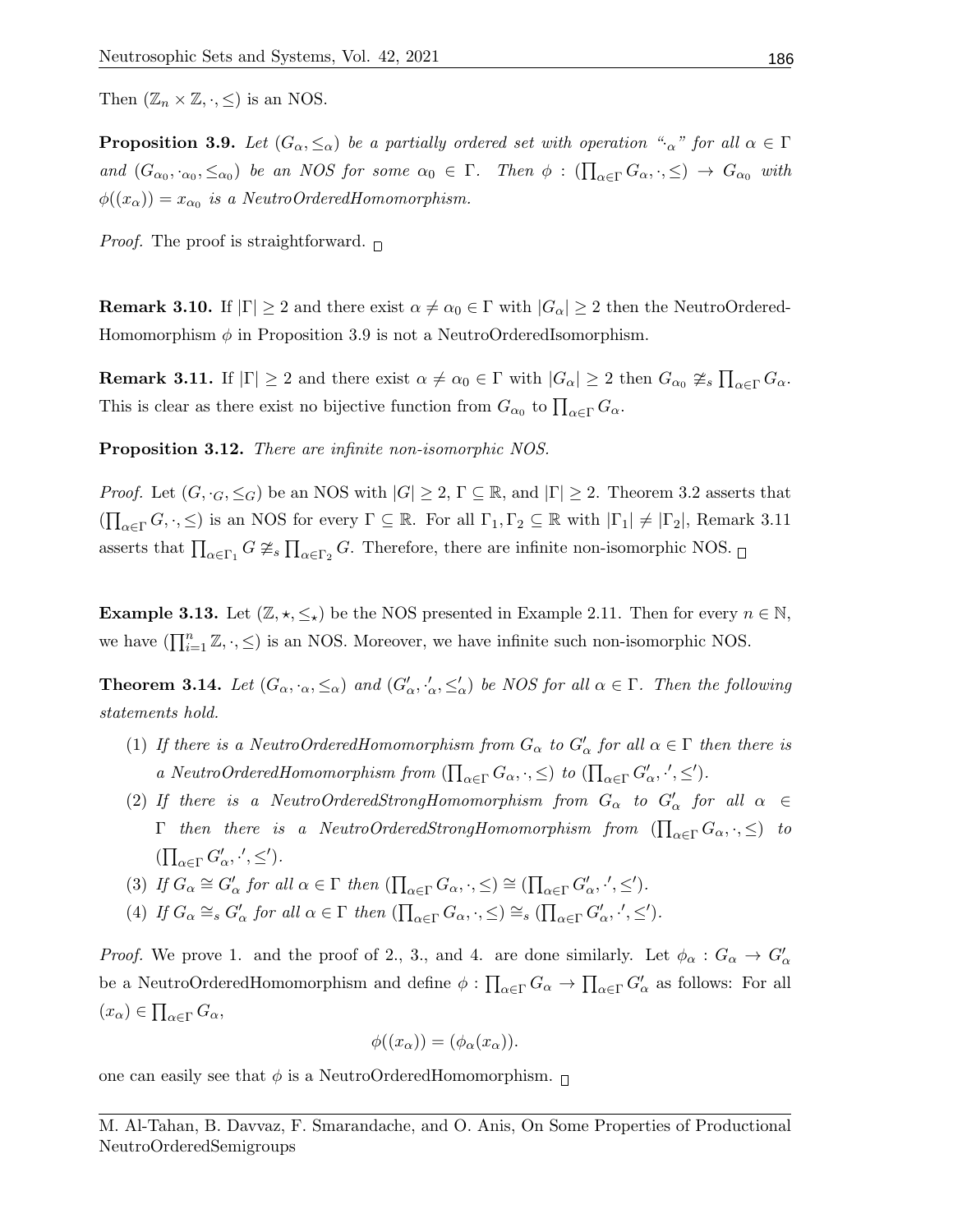### 4. Subsets of productional NeutroOrderedSemigroups

In this section, we find some sufficient conditions for subsets of the productional NOS to be NeutroOrderedSubSemigroups, NeutroOrderedIdeals, and NeutroOrderedFilters. Moreover, we present some related examples.

**Proposition 4.1.** Let  $(A_{\alpha}, \le_{\alpha})$  be a partial ordered set for all  $\alpha \in \Gamma$  and  $(x_{\alpha}) \in \prod_{\alpha \in \Gamma} A_{\alpha}$ . Then  $((x_{\alpha})] = \prod_{\alpha \in \Gamma} (x_{\alpha}).$ 

*Proof.* Let  $(y_\alpha) \in ((x_\alpha)]$ . Then  $(y_\alpha) \leq (x_\alpha)$ . The latter implies that  $y_\alpha \leq_\alpha x_\alpha$  for all  $\alpha \in \Gamma$  and hence,  $y_{\alpha} \in (x_{\alpha}]$  for all  $\alpha \in \Gamma$ . We get now that  $(y_{\alpha}) \in \prod_{\alpha \in \Gamma} (x_{\alpha}]$ . Thus,  $((x_{\alpha})] \subseteq \prod_{\alpha \in \Gamma} (x_{\alpha}]$ . Similarly, we can prove that  $\prod_{\alpha \in \Gamma} (x_{\alpha}) \subseteq ((x_{\alpha})]$ .

**Proposition 4.2.** Let  $(A_{\alpha}, \le_{\alpha})$  be a partial ordered set for all  $\alpha \in \Gamma$  and  $(x_{\alpha}) \in \prod_{\alpha \in \Gamma} A_{\alpha}$ . Then  $[(x_{\alpha})) = \prod_{\alpha \in \Gamma} [x_{\alpha}).$ 

*Proof.* The proof is similar to that of Proposition 4.1.  $\Box$ 

**Theorem 4.3.** Let  $(G_{\alpha}, \cdot_{\alpha}, \leq_{\alpha})$  be an NOS for all  $\alpha \in \Gamma$ . If  $S_{\alpha}$  is a NeutroOrderedSubSemigroup of  $G_{\alpha}$  for all  $\alpha \in \Gamma$  then  $\prod_{\alpha \in \Gamma} S_{\alpha}$  is a NeutroOrderedSubSemigroup of  $\prod_{\alpha \in \Gamma} G_{\alpha}$ .

*Proof.* For all  $\alpha \in \Gamma$ , we have  $S_{\alpha}$  an NOS (as it is NeutroOrderedSubSemigroup of  $G_{\alpha}$ ). Theorem 3.2 asserts that  $\prod_{\alpha \in \Gamma} S_{\alpha}$  is an NOS. Since  $S_{\alpha}$  is a NeutroOrderedSubSemigroup of  $G_{\alpha}$  for every  $\alpha \in \Gamma$ , it follows that for every  $\alpha \in \Gamma$  there exist  $x_{\alpha} \in S_{\alpha}$  with  $(x_{\alpha}) \subseteq S_{\alpha}$ . Using Proposition 4.1, we get that there exist  $(x_\alpha) \in \prod_{\alpha \in \Gamma} S_\alpha$  such that  $((x_\alpha)] = \prod_{\alpha \in \Gamma} (x_\alpha) \subseteq$  $\prod_{\alpha \in \Gamma} S_\alpha$ . Therefore,  $\prod_{\alpha \in \Gamma} S_\alpha$  is a NeutroOrderedSubSemigroup of  $\prod_{\alpha \in \Gamma} G_\alpha$ .

Corollary 4.4. Let  $(G_{\alpha}, \cdot_{\alpha}, \leq_{\alpha})$  be an NOS for all  $\alpha \in \Gamma$ . If there exists  $\alpha_0 \in \Gamma$  such that  $S_{\alpha_0}$  is a NeutroOrderedSubSemigroup of  $G_{\alpha_0}$  then  $\prod_{\alpha \in \Gamma, \alpha < \alpha_0} G_\alpha \times S_{\alpha_0} \times \prod_{\alpha \in \Gamma, \alpha > \alpha_0}$  is a  $NeutronOrderedSubSemigroup$  of  $\prod_{\alpha \in \Gamma} G_{\alpha}$ .

*Proof.* The proof follows from Theorem 4.3 and having  $G_{\alpha}$  a NeutroOrderedSubSemigroup of itself.  $\Box$ 

**Theorem 4.5.** Let  $(G_{\alpha}, \cdot_{\alpha}, \leq_{\alpha})$  be an NOS for all  $\alpha \in \Gamma$ . If  $I_{\alpha}$  is a NeutroOrderedLeftIdeal of  $G_{\alpha}$  for all  $\alpha \in \Gamma$  then  $\prod_{\alpha \in \Gamma} I_{\alpha}$  is a NeutroOrderedLeftIdeal of  $\prod_{\alpha \in \Gamma} G_{\alpha}$ .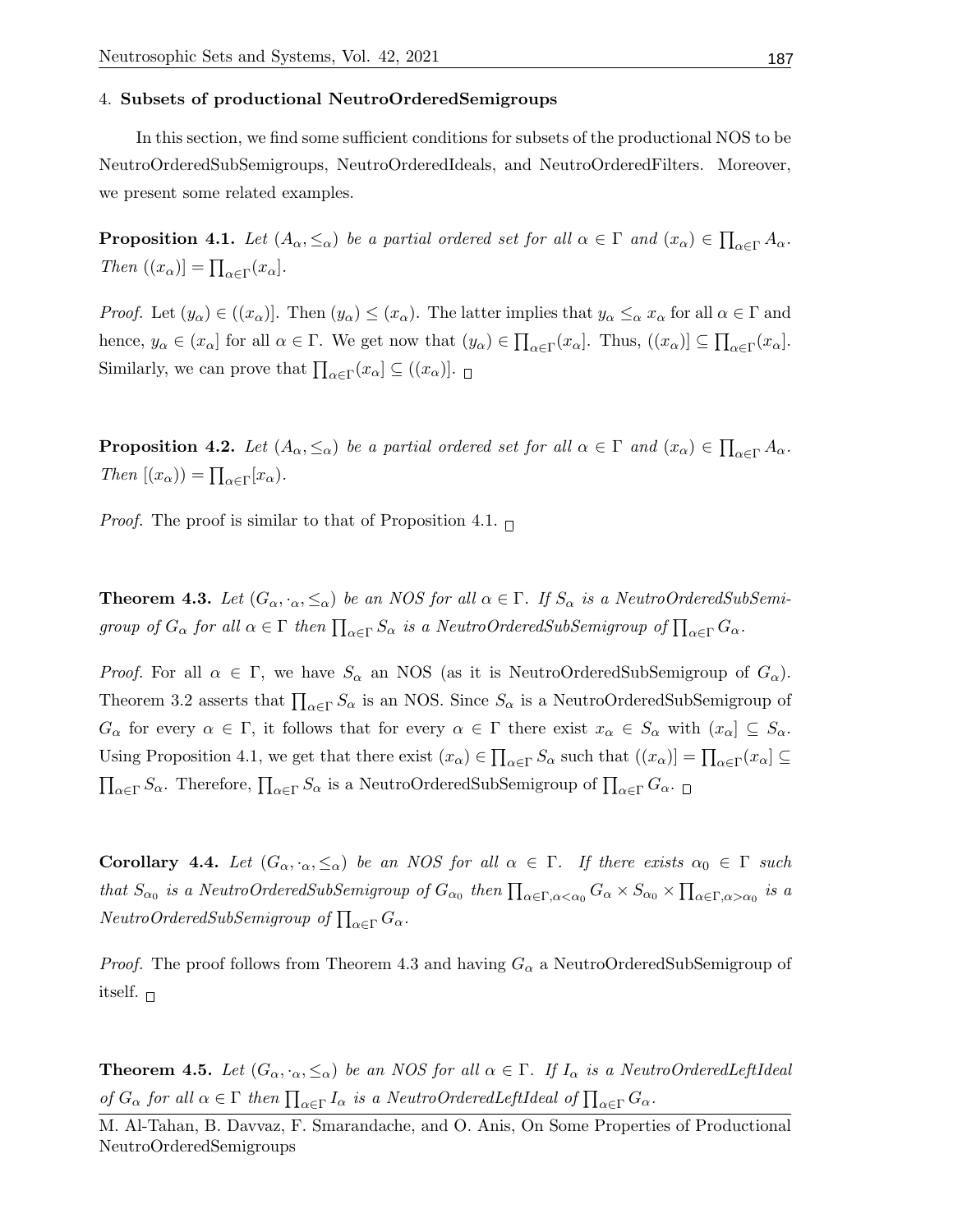*Proof.* Having every NeutroOrderedLeftIdeal a NeutroOrderedSubSemigroup and that  $I_{\alpha}$  is a NeutroOrderedLeftIdeal of  $G_\alpha$  for all  $\alpha \in \Gamma$  implies, by means of Theorem 4.3, that  $\prod_{\alpha \in \Gamma} I_\alpha$  is a NeutroOrderedSubSemigroup of  $\prod_{\alpha\in \Gamma}G_\alpha.$  Since  $I_\alpha$  is a NeutroOrderedLeftIdeal of  $G_\alpha$  for all  $\alpha \in \Gamma$ , it follows that for every  $\alpha \in \Gamma$  there exist  $x_{\alpha} \in I_{\alpha}$  such that  $r_{\alpha} \cdot_{\alpha} x_{\alpha} \in I_{\alpha}$  for all  $r_{\alpha} \in G_{\alpha}$ . The latter implies that there exist  $(x_{\alpha}) \in \prod_{\alpha \in \Gamma} I_{\alpha}$  such that  $(r_{\alpha}) \cdot (x_{\alpha}) = (r_{\alpha} \cdot \alpha x_{\alpha}) \in \prod_{\alpha \in \Gamma} I_{\alpha}$ for all  $(r_\alpha) \in \prod_{\alpha \in \Gamma} G_\alpha$ . Therefore,  $\prod_{\alpha \in \Gamma} I_\alpha$  is a NeutroOrderedLeftIdeal of  $\prod_{\alpha \in \Gamma} G_\alpha$ .

**Corollary 4.6.** Let  $(G_{\alpha}, \cdot_{\alpha}, \leq_{\alpha})$  be an NOS for all  $\alpha \in \Gamma$ . If there exists  $\alpha_0 \in \Gamma$  such that  $I_{\alpha_0}$ is a NeutroOrderedLeftIdeal of  $G_{\alpha_0}$  and for  $\alpha \neq \alpha_0$  there exist  $x_\alpha \in G_\alpha$  such that  $r_\alpha \cdot_\alpha x_\alpha \in G_\alpha$ for all  $r_{\alpha} \in G_{\alpha}$  then  $\prod_{\alpha \in \Gamma, \alpha < \alpha_0} G_{\alpha} \times I_{\alpha_0} \times \prod_{\alpha \in \Gamma, \alpha > \alpha_0}$  is a NeutroOrderedLeftIdeal of  $\prod_{\alpha \in \Gamma} G_{\alpha}$ .

*Proof.* The proof follows from Theorem 4.5 and having  $G_{\alpha}$  a NeutroOrderedLeftIdeal of itself.  $\Box$ 

**Theorem 4.7.** Let  $(G_{\alpha}, \cdot_{\alpha}, \leq_{\alpha})$  be an NOS for all  $\alpha \in \Gamma$ . If  $I_{\alpha}$  is a NeutroOrderedRightIdeal of  $G_{\alpha}$  for all  $\alpha \in \Gamma$  then  $\prod_{\alpha \in \Gamma} I_{\alpha}$  is a NeutroOrderedRightIdeal of  $\prod_{\alpha \in \Gamma} G_{\alpha}$ .

*Proof.* The proof is similar to that of Theorem 4.5.  $\Box$ 

**Corollary 4.8.** Let  $(G_\alpha, \cdot_\alpha, \leq_\alpha)$  be an NOS for all  $\alpha \in \Gamma$ . If there exists  $\alpha_0 \in \Gamma$  such that  $I_{\alpha_0}$ is a NeutroOrderedRightIdeal of  $G_{\alpha_0}$  and for  $\alpha \neq \alpha_0$  there exist  $x_\alpha \in G_\alpha$  such that  $x_\alpha \cdot \alpha r_\alpha \in G_\alpha$  ${\it for\ all\ } r_\alpha\in G_\alpha{\it then}\ \prod_{\alpha\in \Gamma, \alpha<\alpha_0}G_\alpha\times I_{\alpha_0}\times \prod_{\alpha\in \Gamma, \alpha>\alpha_0} {\it is\ a\ Neutron OrderedRightIdeal\ of} \prod_{\alpha\in \Gamma}G_\alpha.$ 

*Proof.* The proof follows from Theorem 4.7 and having  $G_{\alpha}$  a NeutroOrderedRightIdeal of itself. $\sqcap$ 

**Theorem 4.9.** Let  $(G_{\alpha}, \cdot_{\alpha}, \le_{\alpha})$  be an NOS for all  $\alpha \in \Gamma$ . If  $I_{\alpha}$  is a NeutroOrderedIdeal of  $G_{\alpha}$ for all  $\alpha \in \Gamma$  then  $\prod_{\alpha \in \Gamma} S_{\alpha}$  is a NeutroOrderedIdeal of  $\prod_{\alpha \in \Gamma} G_{\alpha}$ .

*Proof.* The proof is similar to that of Theorem 4.5.  $\Box$ 

**Corollary 4.10.** Let  $(G_\alpha, \cdot_\alpha, \leq_\alpha)$  be an NOS for all  $\alpha \in \Gamma$ . If there exists  $\alpha_0 \in \Gamma$  such that  $I_{\alpha_0}$ is a NeutroOrderedIdeal of  $G_{\alpha_0}$  and for  $\alpha \neq \alpha_0$  there exist  $x_\alpha \in G_\alpha$  such that  $r_\alpha \cdot_\alpha x_\alpha, x_\alpha \cdot_\alpha r_\alpha \in G_\alpha$  $G_{\alpha}$  for all  $r_{\alpha} \in G_{\alpha}$  then  $\prod_{\alpha \in \Gamma, \alpha < \alpha_0} G_{\alpha} \times I_{\alpha_0} \times \prod_{\alpha \in \Gamma, \alpha > \alpha_0}$  is a NeutroOrderedIdeal of  $\prod_{\alpha \in \Gamma} G_{\alpha}$ .

*Proof.* The proof follows from Theorem 4.9 and having  $G_{\alpha}$  a NeutroOrderedIdeal of itself.  $\Box$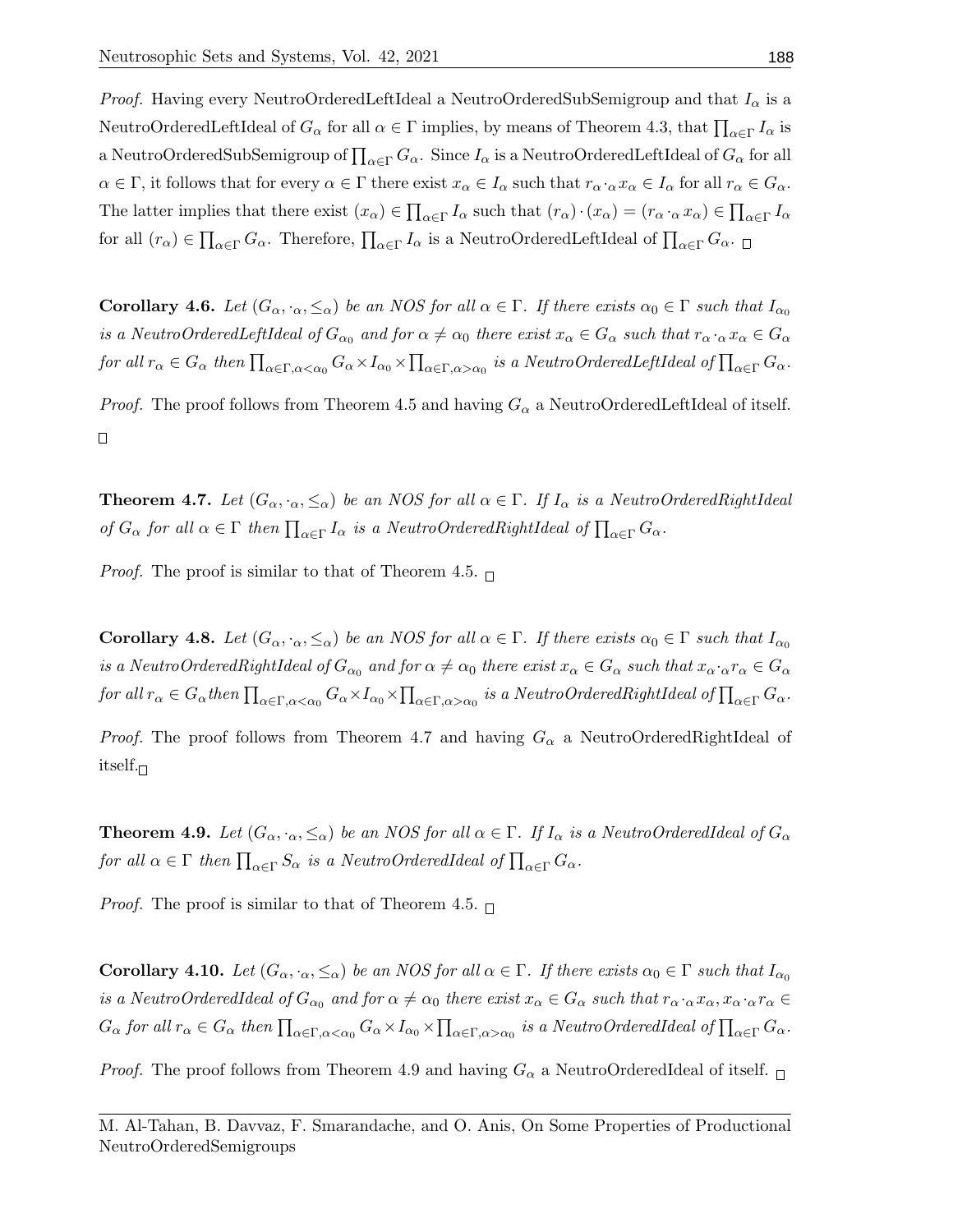**Example 4.11.** Let  $(S_3, S_3)$  be the NeutroOrderedSemigroup presented in Example 2.10. Example 2.14 asserts that  $I = \{0, 1, 2\}$  is both: a NeutroOrderedLefttIdeal and a NeutroOrderedRightIdeal of  $S_3$ . Theorem 4.5 and Theorem 4.7 imply that  $I \times I$  $\{(0,0), (0,1), (0,2), (1,0), (1,1), (1,2), (2,0), (2,1), (2,2)\}\$ is both: a NeutroOrderedLefttIdeal and a NeutroOrderedRightIdeal of  $S_3 \times S_3$ . Moreover,  $I \times S_3$  and  $S_3 \times I$  are both: Neutro-OrderedLefttIdeals and NeutroOrderedRightIdeals of  $S_3 \times S_3$ .

**Example 4.12.** Let  $(\mathbb{Z}, \star, \leq_{\star})$  be the NeutroOrderedSemigroup presented in Example 2.11. Example 2.15 asserts that  $I = \{-2, -1, 0, 1, -2, -3, -4, \ldots\}$  is a NeutroOrderedIdeal of Z. Theorem 4.9 asserts that  $I \times I \times I$  is NeutroOrderedIdeal of  $\mathbb{Z} \times \mathbb{Z} \times \mathbb{Z}$ .

**Theorem 4.13.** Let  $(G_\alpha, \cdot_\alpha, \leq_\alpha)$  be an NOS for all  $\alpha \in \Gamma$ . If  $F_\alpha$  is a NeutroOrderedFilter of  $G_{\alpha}$  for all  $\alpha \in \Gamma$  then  $\prod_{\alpha \in \Gamma} F_{\alpha}$  is a NeutroOrderedFilter of  $\prod_{\alpha \in \Gamma} G_{\alpha}$ .

*Proof.* For all  $\alpha \in \Gamma$ , we have  $F_{\alpha}$  an NOS (as it is NeutroOrderedFilter of  $G_{\alpha}$ ). Theorem 3.2 asserts that  $\prod_{\alpha\in\Gamma}S_\alpha$  is an NOS. Having  $F_\alpha$  is a NeutroOrderedFilter of  $G_\alpha$  for all  $\alpha\in\Gamma$  implies that for every  $\alpha \in \Gamma$  there exist  $x_{\alpha} \in F_{\alpha}$  such that for all  $y_{\alpha}, z_{\alpha} \in F_{\alpha}, x_{\alpha} \cdot_{\alpha} y_{\alpha} \in F_{\alpha}$  and  $z_{\alpha} \cdot_{\alpha}$  $x_{\alpha} \in F_{\alpha}$  imply that  $y_{\alpha}, z_{\alpha} \in F_{\alpha}$ . We get now that there exist  $(x_{\alpha}) \in \prod_{\alpha \in \Gamma} F_{\alpha}$  such that for all  $(y_{\alpha}), (z_{\alpha}) \in \prod_{\alpha \in \Gamma} F_{\alpha}, (x_{\alpha}) \cdot (y_{\alpha}) = (x_{\alpha} \cdot \alpha y_{\alpha}) \in \prod_{\alpha \in \Gamma} F_{\alpha}$  and  $(z_{\alpha}) \cdot (x_{\alpha}) = (z_{\alpha} \cdot \alpha x_{\alpha}) \in \prod_{\alpha \in \Gamma} F_{\alpha}$ imply that  $(y_\alpha), (z_\alpha) \in \prod_{\alpha \in \Gamma} F_\alpha$ . Since  $F_\alpha$  is a NeutroOrderedFilter of  $G_\alpha$  for every  $\alpha \in \Gamma$ , it follows that for every  $\alpha \in \Gamma$  there exist  $x_{\alpha} \in F_{\alpha}$  with  $[x_{\alpha}) \subseteq F_{\alpha}$ . Using Proposition 4.2, we get that there exist  $(x_{\alpha}) \in \prod_{\alpha \in \Gamma} F_{\alpha}$  such that  $[(x_{\alpha})) = \prod_{\alpha \in \Gamma} [x_{\alpha}) \subseteq \prod_{\alpha \in \Gamma} F_{\alpha}$ . Therefore,  $\prod_{\alpha \in \Gamma} F_{\alpha}$  is a NeutroOrderedFilter of  $\prod_{\alpha \in \Gamma} G_{\alpha}$ .

**Corollary 4.14.** Let  $(G_\alpha, \cdot_\alpha, \leq_\alpha)$  be an NOS for all  $\alpha \in \Gamma$ . If there exists  $\alpha_0 \in \Gamma$  such that  $F_{\alpha_0}$ is a NeutroOrderedFilter of  $G_{\alpha_0}$  then  $\prod_{\alpha\in \Gamma, \alpha<\alpha_0}G_\alpha\times F_{\alpha_0}\times \prod_{\alpha\in \Gamma, \alpha>\alpha_0}$  is a NeutroOrderedFilter of  $\prod_{\alpha \in \Gamma} G_{\alpha}$ .

*Proof.* The proof follows from Theorem 4.13 and having  $G_{\alpha}$  a NeutroOrderedFilter of itself.  $\Box$ 

**Example 4.15.** Let  $(\mathbb{Z}, \star, \leq_{\star})$  be the NeutroOrderedSemigroup presented in Example 2.11. Example 2.16 asserts that  $F = \{-2, -1, 0, 1, 2, 3, 4, \ldots\}$  is a NeutroOrderedFilter of Z. Theorem 4.13 implies that  $F \times F \times F \times F$  is a NeutroOrderedFilter of  $\mathbb{Z} \times \mathbb{Z} \times \mathbb{Z} \times \mathbb{Z}$ . Moreover,  $\mathbb{Z} \times \mathbb{Z} \times F \times \mathbb{Z}$  is a NeutroOrderedFilter of  $\mathbb{Z} \times \mathbb{Z} \times \mathbb{Z} \times \mathbb{Z}$ .

### 5. Conclusion

The class of NeutroAlgebras is very large. This paper considered NeutroOrderedSemigroups (introduced by the authors in [9]) as a subclass of NeutroAlgebras. Results related to productional NOS and its subsets were investigated and some examples were elaborated.